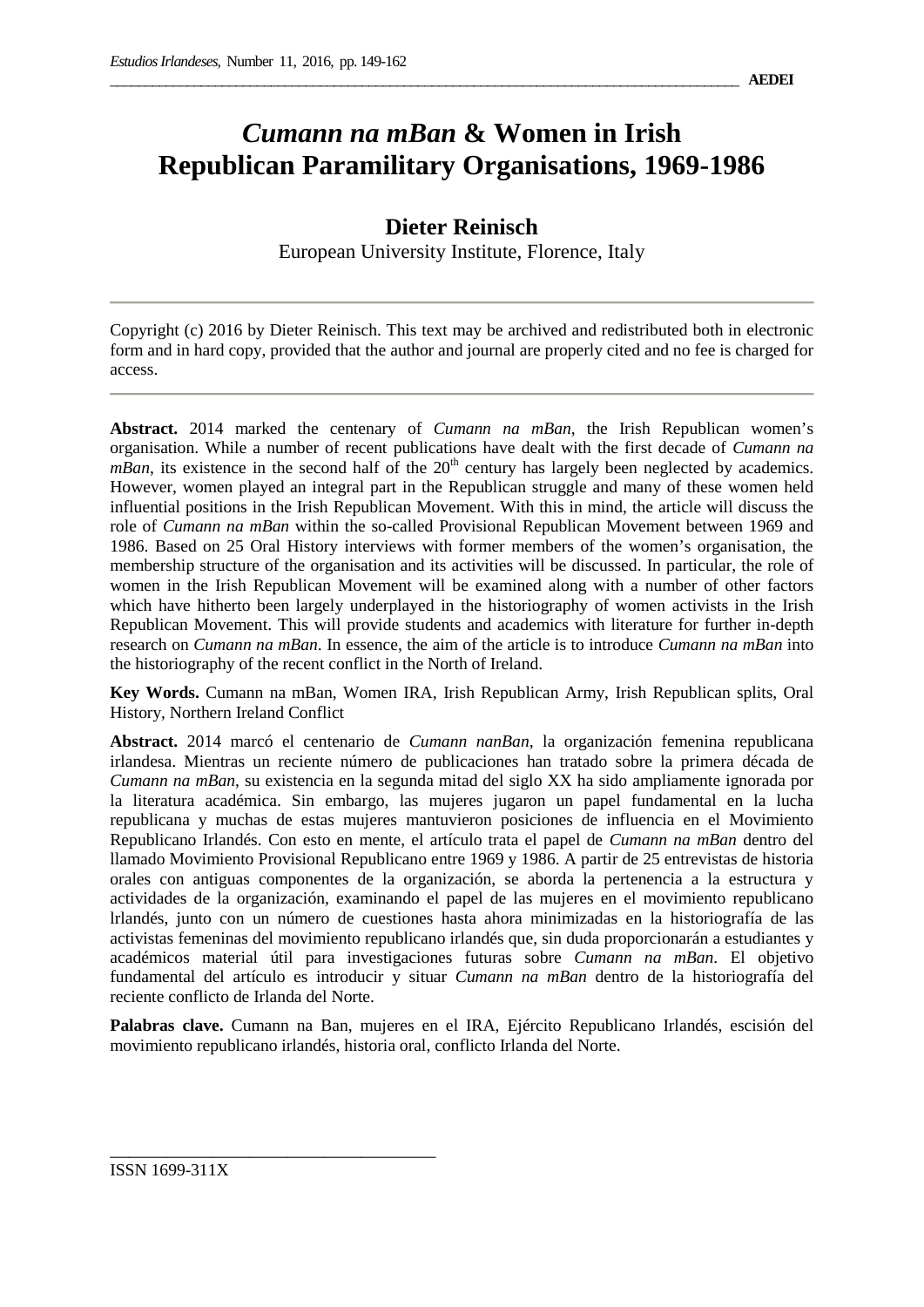#### **1. Introduction**

The year 2014 marked the centenary of the founding *Cumann na mBan*, the Irish Republican women's organisation. On April 5, 1914, over 100 women attended a meeting of what was to become *Cumann na mBan* in Wynn's Hotel, Dublin, presided over by Agnes O'Farrelly. The formation of a Republican women's organisation succeeded the founding of the male-only *Irish Volunteers*. The organisation played an active role during the 1916 rising, although it had split less than two years earlier into pro- and anti-Redmond factions.<sup>1</sup> Since members of *Cumann na mBan* were not allowed to carry weapons, some of their activists joined the ranks of James Connolly's *Irish Citizen Army* to take an active part in the fighting. The group reorganised following the Rising, establishing hundreds of branches in all 32 Counties of Ireland as well as abroad. Nonetheless, during the Treaty debates, *Cumann na mBan* split again. Thereupon, the end of the civil war marks the beginning of a weakening of the organisation. A few years later, again, a significant section followed Constance Markievicz and Éamonn de Valera into the 1926-formed Fianna Fail party (Conlon1969; Matthews 2010 & 2012; McCarthy 2007; Ní Chathmhaoil and Reinisch 2014; Ward 1983: 119-247).

 $\overline{\phantom{a}}$  , where  $\overline{\phantom{a}}$  , where  $\overline{\phantom{a}}$  , where  $\overline{\phantom{a}}$ 

While the first decade of its existence was the most active and most influential in the history of *Cumann na mBan*, the organisation continued to play a significant role in the Republican Movement in later decades. Regardless of their activism in the Republican Movement, the official commemorations marking the centenary of *Cumann na mBan* neglect the existence of the women's organisation in these later decades. Indeed unsurprisingly, Mary McAuliffe's memorial address at Glasnevin Cemetery ends with the decline of *Cumann na mBan* in 1923.<sup>2</sup> Additionally, it has been claimed that *Cumann na mBan* ceased to exist during the 1970s and 1980s. This claim was first raised in an *Irish News* article back in 1993 and was subsequently strongly opposed by *Cumann na mBan* at that time. (Ní Chathmhaoil and Reinisch 2014: 102f.) It was repeated in a report about the *Cumann na mBan* centenary event in the paper *An Phoblacht/Republican News* in April 2014.<sup>3</sup> Certainly, only few researchers acknowledge the contribution by *Cumann na mBan* to the Republican Movement during the recent conflict in the North of Ireland. One of these is Theresa O'Keefe. In a recently published study on Republican feminism, she argues:

Nonetheless, over the years *Cumann na mBan* had become an autonomous body, adopting its own constitution and engaging in its own military activities. There remained, however, a high level of cooperation between *Cumann na mBan* and the [Irish Republican] Army. Often they worked on the same assignment under the direction of the leadership of the IRA (O'Keefe 2013: 92).

While O'Keefe's study is an important contribution to Republican women's activism and Republican feminism in the North of Ireland, it provides little data on *Cumann na mBan*

\_\_\_\_\_\_\_\_\_\_\_\_\_\_\_\_\_\_\_\_\_\_\_\_\_

<sup>1.</sup> John Redmond was an Irish nationalist politician who supported Home Rule, born 1856 in Co Wexford. The nationalist Irish Volunteers (IV) were formed in November 1913 in response to the formation of the unionist Ulster Volunteer Force (UVF). The UVF was committed to resisting home rule, while the IV supported independence. Redmond, fighting in the British House of Commons for Home Rile without partition, was concerned lest the IV should prevent the passing of the third Home Rule Bill. By September 1914, when the Home Rule Act was suspended for the duration of the Great War, membership of IV numbered 180.000. Under those circumstances, Redmond urged the IV to support Britain in the war against Germany "for the freedom of small nations." His call was answered by a majority which became known as the National Volunteers, leaving some 11.000 Irish Volunteers, who opposed involvement in the war. The minority reorganized in October 1914.

<sup>2.</sup> Mary McAuliffe, *Cumann na mBan* Memorial Address held at Glasnevin Cemetery, Dublin, on April 2, 2014, http://www.decadeofcentenaries. com/wp-content/uploads/2014/04/Mary-McAuliffe- Cumann-na-mBan-Glasnevin-speech-.pdf, accessed on: August 6, 2014, 11:30 am.

<sup>3.</sup> "*Cumann na mBan* celebrated 100 years on at its birthplace" (*An Phoblacht*, April 3, 2014).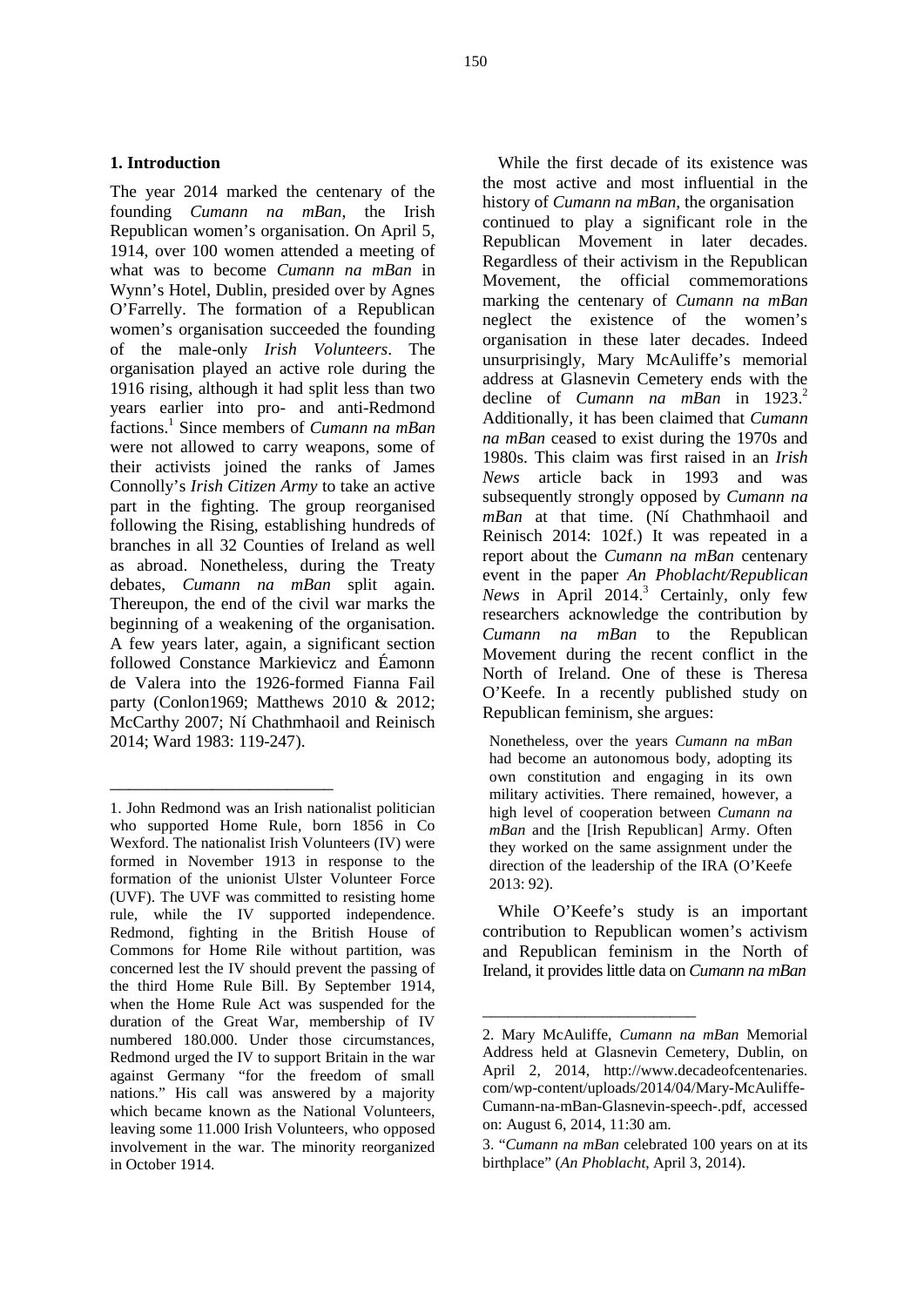itself. In light of this, my article will go further and provide additional data collected through extensive interviews with former and current activists of *Cumann na mBan*. These data will provide students of contemporary Irish and British history with a clear understanding of who the women were that formed *Cumann na mBan* during the so-called Troubles".

The conflict in the North of Ireland is not only the longest war waged in the Western hemisphere since 1945 but, according to John Whyte, the region is "the most heavily researched area on earth" (1991: viii). Although this may be true, Republican women have long been neglected by researchers. As a result, *Cumann na mBan* during this period is largely missing from literature and most of the books and articles on the recent Irish Republican organisations have not dealt with *Cumann n mBan* in any depth at all. Contrary, for many years, the role played by women in Irish politics and, in particular, *Cumann na mBan* was neglected. Lil Conlon's popular account from 1969 was the first history of the organisation. However, her book concludes in 1925. It was not until 1983 that Margaret Ward's influential research *Unmanageable Revolutionaries* introduced research on Nationalist and Republican women in Ireland. This publication was followed by a study of the conflict in the North of Ireland as a *women's war* one year later (Fairweather et al. 1984). Recent years have seen a further rise in academic publications about Irish Nationalist and Republican women and their organisations. Still, the vast majority of these publications deal with the formation years of *Cumann na mBan* and female activists in the early  $20^{th}$  century.<sup>4</sup> Likewise, recent years have *craoibh* seen the publication of some studies on female activism in the North during the recent conflict. Nonetheless, few of these studies deal with Republican activists; and insomuch as they deal with Republican women, they focus on their prison experience in HMP Armagh.<sup>5</sup>

4. See inter alia: Matthews 2010; 2012; McCarthy 2007; and Paseta 2014.

\_\_\_\_\_\_\_\_\_\_\_\_\_\_\_\_\_\_\_\_\_\_\_\_\_

Notably, one publication that tries to close this artificial divide into non-Republican activism and militant Republicanism is Begona Aretxaga's study *Shattering Silence* (1997). Two additional studies also try to close this divide: these are the books by Tara Keenan- Thomson and O'Keefe. The most recent in depth study of contemporary Republican women is provided in an article by Mia Bloom, Paul Gill, and John Horgan. However, Bloom *et al.*'s article is intentionally limited to women of the Provisional IRA.<sup>6</sup> Additionally, the authors wrongly claim *Cumann na mBan* "was a female-only auxiliary paramilitary force." (Bloom et al. 2012: 64) Furthermore, the authors assert that "*Cumann na mBan* joined with the newly formed IRA after the 1970 split in the Irish Republican movement" (Bloom et al. 2012: 64); indeed, women were allowed to join the IRA from September 1970 on, though *Cumann na mBan* has remained a separate organisation up until today (Reinisch 2013). Therefore, the authors are confusing women in the IRA and activists of *Cumann na mBan* who died as a consequence of their paramilitary activity.

The obstacles in researching *Cumann na mBan* during the conflict in the North of Ireland are threefold. First, newspaper articles and archival material do not distinguish between women in the IRA, the Official IRA, and *Cumann na mBan*. For example, the *Northern Ireland Office Cutting Files* held in the Political Collection of the Linen Hall Library, Belfast, classify all material related to women in the IRA and *Cumann na mBan* under "Women IRA". Second, from the early 1970s on, *Cumann na mBan* restrained their *coral* branches) from issuing statements and leaflets in order to avoid security service attention. *Cumann na mBan* activist Saoirse remembers:<sup>7</sup>

*Cumann na mBan* never published anything. The men always wanted to explain everything to the media. But the women are different. We

\_\_\_\_\_\_\_\_\_\_\_\_\_\_\_\_\_\_\_\_\_\_\_\_

<sup>5.</sup> See inter alia: Alison 20009; Banerjee 2012; Corcoran 2006; Keenan-Thomson 2010; Pickering 2002.

<sup>6.</sup> Henceforth, unless otherwise qualified, IRA will refer to the Provisional IRA.

<sup>7.</sup> Due to security issues and agreement with the interview partners, all names have been changed to ensure anonymity.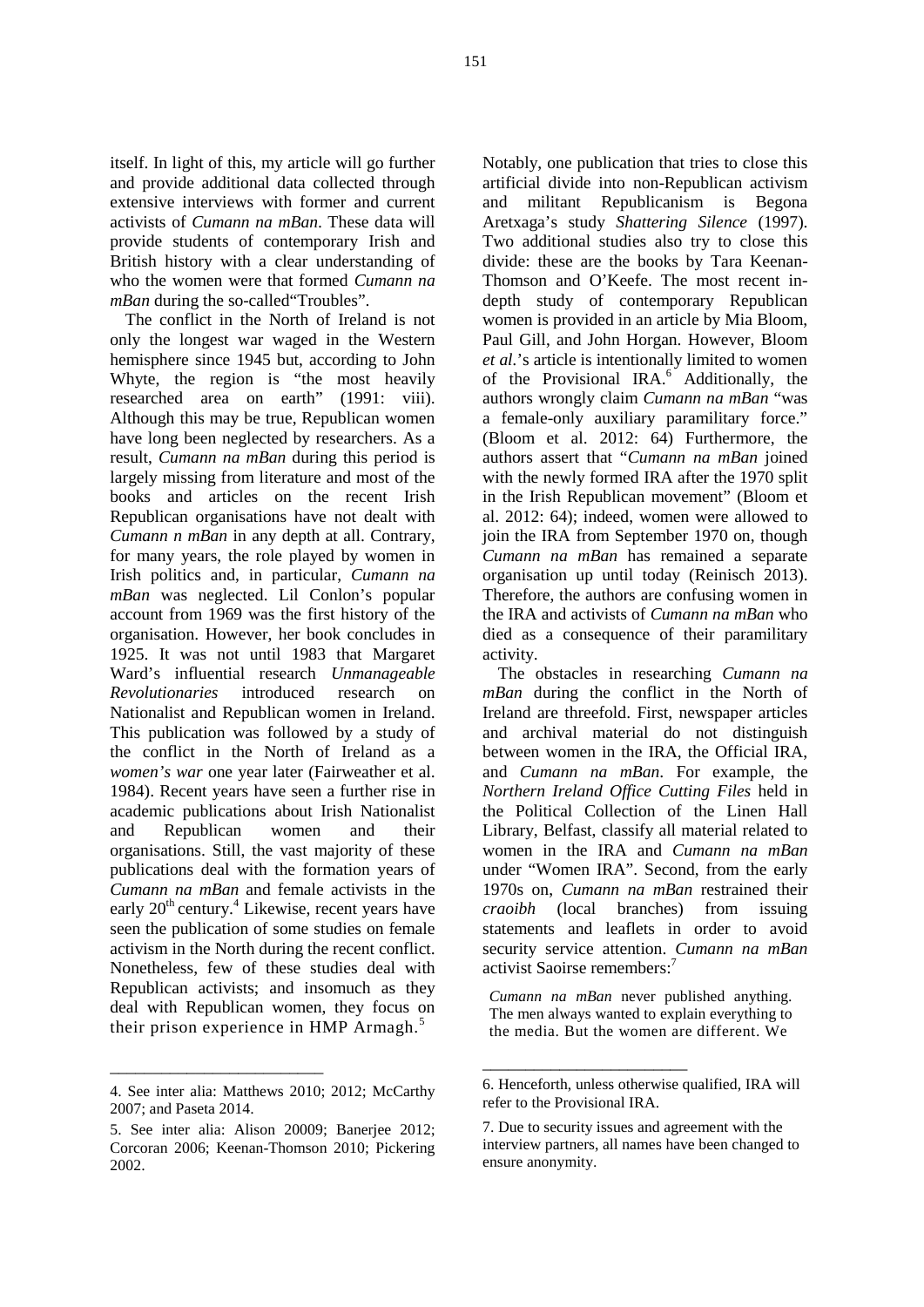only published statements when we thought it was really necessary, that was in 1969 and 1986. The women never said anything nor published anything. That was for security reasons. We didn't want to put our members into any danger. This is why only few of our members were arrested. Because the women know not to talk.

This observation is similarly shared by Bloom *et al.* who write:

Women themselves have been, for the most part, reluctant to meet with and speak to researchers about their experiences. According to one interviewee, there is a sense that women have actually preferred to remain behind the scenes (2012: 81).

Third, *Cumann na mBan* themselves destroyed internal documents. In the early 1970s women from the North inherited the leadership of *Cumann na mBan* and this new national leadership from Belfast demanded the transfer of all written accounts from the old leadership, based in the South-West, in particular Cork, Limerick City and North Kerry, to them. This handover of documents occurred in a house near Dublin in approximately the year 1972. Some weeks after this meeting, the old leadership asked about the whereabouts of these documents and they were informed by the new Belfast-based leadership that all documents had been burned for security reasons in a shed near Newry. These documents included *clárs*, minute books, and statements of the organisation, as Michelle tells. Accordingly, little archival material belonging to *Cumann na mBan* exists. Thus, Oral History remains the most viable methodology to gather material on the Republican women's organisation.

In light of this, my aim in this article is to  $\overline{a}$  leadership at the provide literature on paramilitary women in contemporary Ireland. To put it differently, *Cumann na mBan* is the female wing of the IRA and the Republican Movement who have influenced revolutionary movements, guerrilla organisations, as well as terrorist organisations all over the world. Thus, understanding the role and influence of this women's organisation during the conflict in Ireland will make a contribution to understanding the role of women in similar revolutionary movements, paramilitary organisations, and guerrillas from Palestine, to the Basque Country, Sri Lanka,

and Colombia. Previously, Reif used a similar approach for women in Latin American guerrilla movements and Hamilton analysed the same for women in the Basque movement ETA (Hamilton 2007; Reif 1986: 147-69). Moreover, since *Cumann na mBan* supported the formation of the *Continuity Army Council* in 1986 and their members hold leading positions in so-called "Dissident" Republican movements, an understanding of *Cumann na mBan* will furthermore serve to consider the role of women in these organisations.<sup>8</sup>

#### **2.** *Cumann na mBan***, 1960s to 1986**

Founded in 1914 by a few hundred women in Dublin, membership in *Cumann na mBan* reached 11,000 in the early 1920s with 838 local branches in 1921. (Ní Cathmhaoil/ Reinisch 2014: 66) During the following decades, the organisation suffered a number of serious splits and was therefore severely weakened. Thus, by 1950, the organisation consisted of merely a handful of Republican veterans, called "12 Apostles", referring to the strength of the organisation (Ní Cathmhaoil/ Reinisch 2014: 66). Among those women was Margaret Buckley who served as *Sinn Féin* President from 1937 to 1950 and as Vice- President from 1950 to 1958 (Ní Cathmhaoil/ Reinisch 2014: 69). Nonetheless, following the failed Operation Harvest,<sup>9</sup> Cumann na mBan started to reorganise by recruiting for its youth wing *Cumann na gCailíní* in the early 1960s.

In autumn 1968, the General Army Convention of the IRA decided to accept women as members of its organisation (Reinisch 2013: 116). This was in reaction to *Cumann na mBan*'s public criticism of the annual Bodenstown Commemoration earlier that year. In the course of the coming year, infighting over the question of the future programmatic and military strategy of the Republican Movement led to a split into a Marxist faction, led by Cathal Goulding, calling itself the "Official

\_\_\_\_\_\_\_\_\_\_\_\_\_\_\_\_\_\_\_\_\_\_\_\_\_

<sup>8.</sup> See inter alia: Alison 2009; and Ní Chathmhaoil and Reinisch 2014: 95-110.

<sup>9.</sup> "Operation Harvest" was the codename for an IRA campaign against British presence in the North. Launched in December 1956, the campaign received little support and was called off in 1962.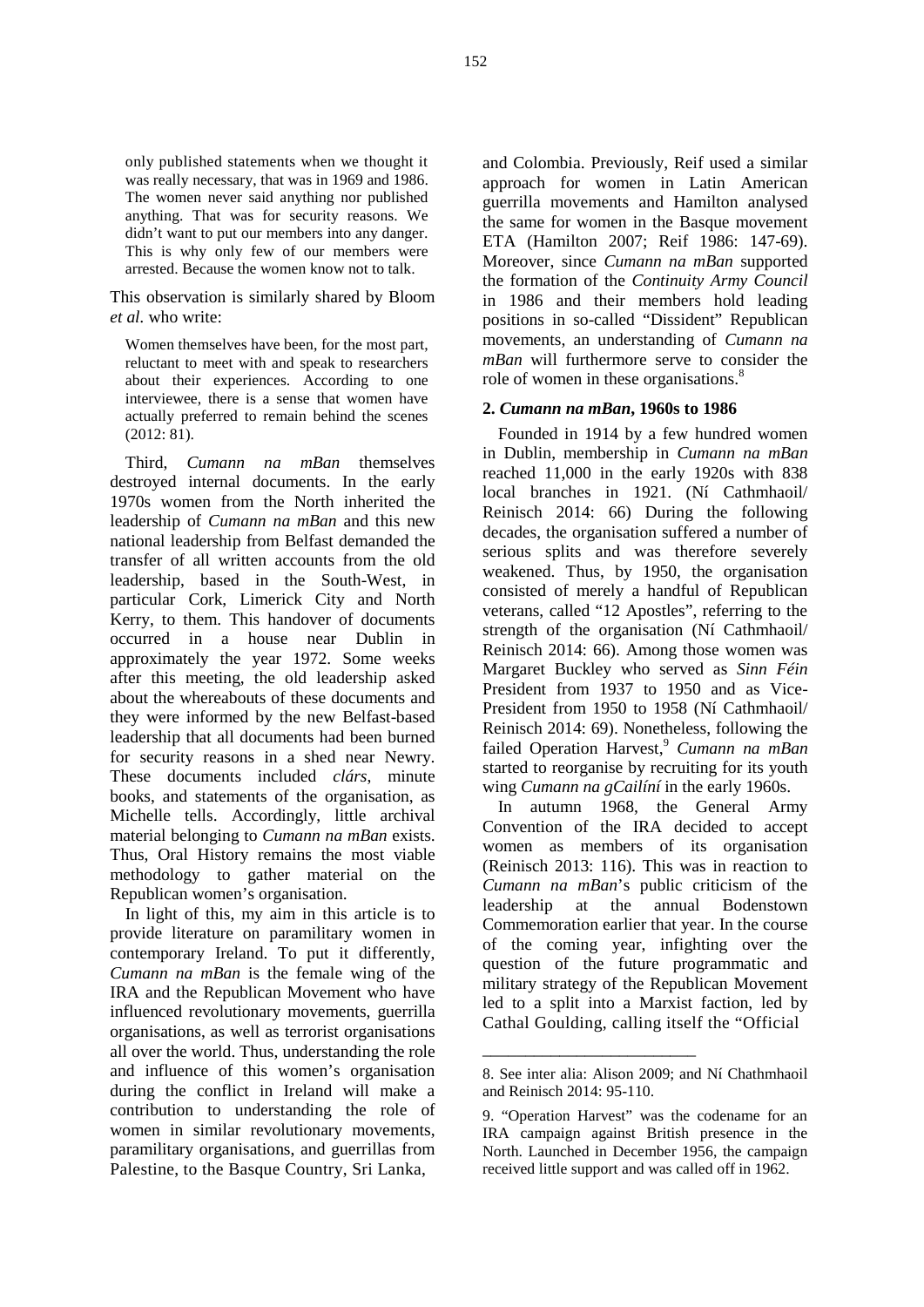IRA" and a Nationalist one which became known as the "Provisional IRA."*Cumann na mBan* activists played a crucial role in the events leading to this split. Accordingly, in his analysis *The Irish Troubles*, J Bowyer Bell writes:

The women's organisation *Cumann na mBan* was particularly recalcitrant. Republican women had long been ideologically most pure, most militant. They sniffed out the politics and opposed it. Why had so many died? Not for politics (Bell 1993: 144).

*Cumann na mBan* activists, for instance, were involved in the *Barnes and McCormack Repatriation Association*. The committee's secretary was Caitlín Uí Mhuimhneacháin, a *Cumann na mBan* veteran from the 1940s and a staunch defender of abstentionism.<sup>10</sup> The committee rapidly developed into a centre for those opposed to the Goulding-leadership and their followers (Ní Cathmhaoil/Reinisch 2014: 76; White 2006: 144).

At the height of the debates which led to the split in 1969, the male IRA Army Council lost control over *Cumann na mBan*. At the Wolfe Tone Commemoration in Bodenstown 1968, the women's organisation had refused to march if communist flags were carried. The following year, *Cumann na mBan* again refused to participate in this commemoration. Instead, they issued a statement explaining the situation from their perspective and saying "*Cumann na mBan* will continue to uphold the ideals and traditions of true Republicans as it has done since its foundation" (Ní Cathmhaoil/ Reinisch 2014: 76f). The women explained that, at its convention in 1967, the organisation had decided not to participate in any parades where communist flags are carried. Hence, *Cumann na mBan* branches in Cork and Belfast were

 $\overline{\phantom{a}}$  , where  $\overline{\phantom{a}}$  , where  $\overline{\phantom{a}}$  , where  $\overline{\phantom{a}}$ 

banned by the leadership of the Republican Movement from using Republican premises such as *Sinn Féin* offices. The reason given to *Cumann na mBan* by other Republicans was that they were no longer recognised as an official part of the Republican Movement. The May issue of the *United Irishman* had reported that members "of the defunct women's organisation" had participated in Easter Commemorations in Limerick (Ní Cathmhaoil/ Reinisch 2014: 76f).

Whereas the majority of *Cumann na mBan* broke with the Republican Movement, not all local branches followed this organisational line. Notably, a majority in the Dublin Branch of *Cumann na mBan* supported the Gouldingleadership and a contingent from Dublin marched under their own flag at Bodenstown in 1969, which put them outside the women's organisation. The wife of then *Sinn Féin* President Tomás Mac Giolla who went on to become President of *Official Sinn Féin* and later the *Worker's Party*, Máire Mac Giolla (nee Mary McLoughlin), had been Officer-in- Command of *Cumann na mBan* in Dublin prior to 1969. ((Ní Cathmhaoil/Reinisch 2014: 76f) the implementation of the Republican split in 1969, *Cumann na mBan* aligned itself to the newly-formed *Provisional Army Council*. In his memoirs, IRA founder Seán MacStiofáin writes:

Representatives met the Executive of *Cumann na mBán* (sic), the women's section of the Republican Movement, an organisation which over the years never had much time for deviations from the goal of total Irish freedom. Just as it had unanimously opposed the partitionist Treaty of 1921, its present-day Executive now unanimously decided to accept the authority of the Provisional Army Council. The break in the movement was now complete (1975: 150).

Although MacStiofáin correctly remembers a meeting between *Cumann na mBan* and the *Provisional Army Council* following which the former pledged allegiance to the latter, the decision to accept women in the IRA was reconfirmed by the same *Army Council* at a meeting held on the last Saturday in September 1970.<sup>11</sup> Conse-

 $\overline{\phantom{a}}$  , and the set of the set of the set of the set of the set of the set of the set of the set of the set of the set of the set of the set of the set of the set of the set of the set of the set of the set of the s

<sup>10.</sup> Abstentionism is standing for election to a deliberative assembly while refusing to take up any seats won or otherwise participate in the assembly's business. It differs from an election boycott in that abstentionists participate in the election itself. Abstentionism is an idea that was discussed in the Irish independence movement after the Act of Union in 1800, that specified that the whole of Ireland should be ruled directly from London. The tactic had been used by *Sinn Féin* since its formation in 1905.

<sup>11.</sup> Interview with former member of PIRA Army Council, April 7, 2011, Limerick.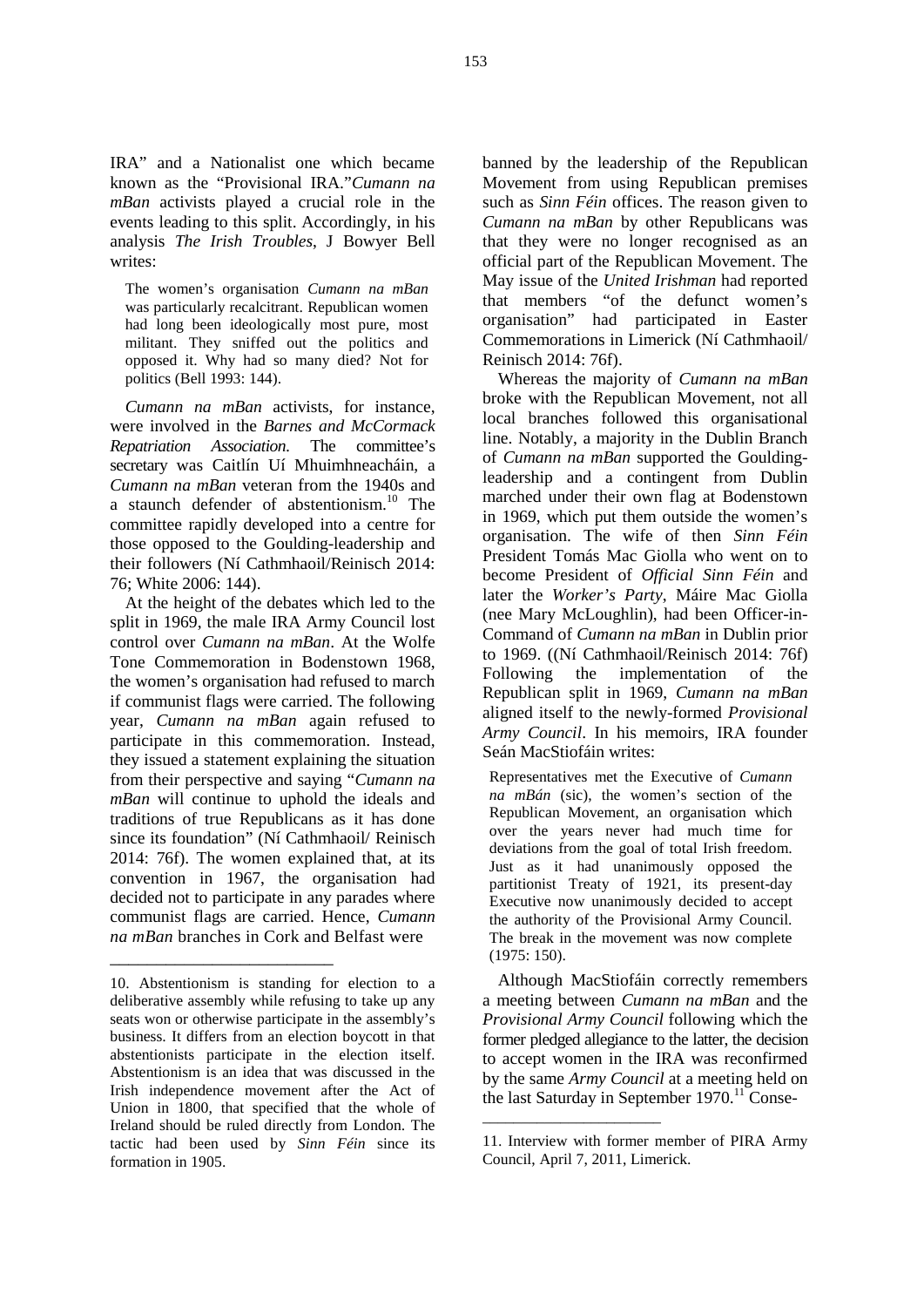quently, women were first recruited by the IRA in Belfast, which led to fierce criticism by activists of the women's organisation *Cumann na mBan* itself (Reinisch 2013: 121-9).

While several hundred women became involved in Republicanism following the outbreak of the war in summer 1969, little is known about the contribution of *Cumann na mBan* during this phase. What is known is that in the early 1970s, the organisation elected a new leadership and adopted a military structure (Ní Cathmhaoil/Reinisch 2014: 84). Further more, military titles were introduced and on Saturday, October 23, 1971, Maura Meehan, aged 30, and her sister Dorothy Maguire, 19, were shot dead in their car by the British Army while driving through the Lower Falls area of Belfast. Both were members of *Cumann na mBan* and the first two members of the organisation to die during this phase of the conflict (Ní Cathmhaoil/Reinisch 2014: 86).<sup>12</sup> The most active period of *Cumann na mBan* were the years leading to the hunger strikes in 1980/81. This was a direct result of the growing membership since the early 1970s and the restructuring of the organisation around the same time. For instance, when British early years<br>paratroopers disbanded the IRA unit in leadership's paratroopers disbanded the IRA unit in Ardoyne, North Belfast, in the early 1970s, it is reported by two *Cumann na mBan* members from this area, Saoirse and Angela, that the women's organisation kept the fight going for more than six months until the IRA unit could be reorganised.

The role of women in the Republican Movement changed during the 1970s. There were no underlying internal, but primarily external reasons responsible for the moves that sparked these developments. By the beginning of the conflict there was a rapid increase in the membership of *Cumann na mBan*. At the same time a large proportion of the male Nationalist activists were interned. Consequently, the women had to take the men's places and subsequently proved to be able to fill the male roles in the family, at workplaces, in politics and in the Republican organisations. Further more, the Provisional Republican Movement

\_\_\_\_\_\_\_\_\_\_\_\_\_\_\_\_\_\_\_\_\_\_\_\_\_\_\_

certainly a socially and morally conservative organisation in its early days. At the same time, many of the young women attracted to it were not immune to the developments in radical ideas and politics in the 1960s. In the first years of the conflict in the North, women engaged in new elements of political activism within the Nationalist community, both inside and outside the Republican Movement. Keenan-Thompson explains:

Earlier events of 1968/9 had helped lay the groundwork for a change in the structure of the gender regime by allowing women the space to enter into political discourse. Women such as Bernadette Devlin, Edwina Stewart and Ann Hope had quickly risen to become political figures and role models for this new type of expression, but a feminist consciousness did not surface during this period due to a variety of factors, including the intensity of unfolding sectarian warfare and an ensuing sense of tribalism (2010: 214).

Thus, while some "groundwork for a had been laid, a feminist consciousness did not come to the fore in those early years and disagreeing with the male conservativism was not necessarily, in the eyes of these young women, disloyal.

The developments in the early 1970s, among these the mass internment of men, the influx of women into the Republican Movement, as well as the reorganisation of *Cumann na mBan* from auxiliary force into a women's army, empowered women as equal political and military actors in their Nationalist communities in the North. This regained strength of the orthodox Republican women's organisation *Cumann na mBan* was met with opposition from less orthodox circles in the Republican Movement. When Séamus Twomey, then Chief-of-Staff of the IRA, was arrested in 1977 in Dublin, a document outlining the proposed reorganisation of all Republican organisations was seized. This document stated, among other things, that *Cumann na mBan* would be dissolved, its best elements would be incorporated into IRA cells and the rest would be going towards the civil and military administration (Maillot 2005: 108 n 4).

This planned reorganisation of the IRA

<sup>12.</sup> For accounts see also: Fitzsimons 1999: 25f.; and MacStiofáin 1975, 217f.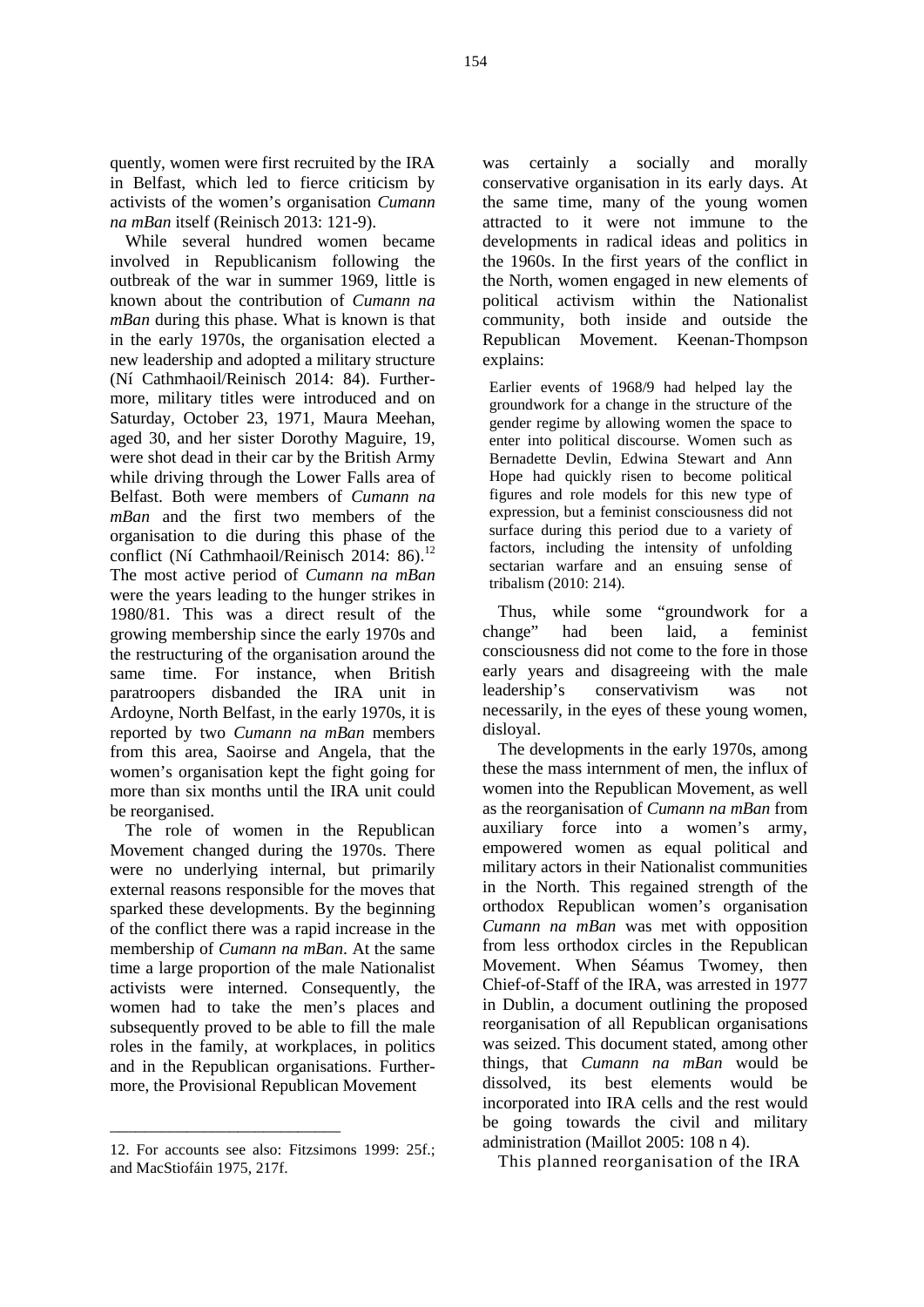structure was not only a military necessity but also foreshadowed the political frictions developing between the older Southern-based leadership of *Sinn Féin* and a younger, local IRA leadership in the North. These Northern activists were willing to compromise some of the longstanding principles of the Republican Movement. Finally, it were these developments that resulted in the 1986-split of the Republican Movement. At the same time, *Cumann na mBan* had regained some of the strength and a more powerful position within their movement than at any time since 1923. However, while recruiting a significant number of young, active recruits, the organisation was still lead by staunch Republican women who continued the orthodox tradition. Keenan- Thompson argues that joining *Cumann na mBan* "was an attractive option for some republican women" for three essential reasons: First, the organisation maintained an unbroken continuity that dated back to April 1914; second, the group provided essential tasks during the on-going armed campaign; and third, "joining a female-orientated group allowed women an amount of flexibility with their commitments with the movement and within their homes" (2010: 228). To be sure, it was this strength combined with the orthodox tradition that threatened the growth of new approaching ideas in the Republican Movement. The young, unorthodox Northerners feared the stance *Cumann na mBan* could take against them, as the organisation did during the 1969-split. Thus, this newly approaching male *Sinn Féin* and IRA figures from the North, mainly from Belfast and Derry, singled out *Cumann na mBan. mBan* as their first counterpart in the Republican Movement that needed to be marginalised. In other words, while regaining strength, the Republican women were making enemies within their own movement that tried to marginalise them in order to silence their orthodox political viewpoints.

*Cumann na mBan* tried to oppose this marginalisation; however, in 1981, *Sinn Féin* formed a separate Women's Department to further weaken the political position of *Cumann na mBan* in the movement. Indeed, the women directly organised in *Sinn Féin* were easier to control by the male leadership

than those organised in a separate organisation. According to their orthodox political positions, activists of *Cumann na mBan* were among those opposed to the new leadership, elected at the 1983 *Ard-Fheis* (AGM) of *Sinn Féin*, and the dropping of abstentionism at the *Sinn Féin Ard-Fheis* in November 1986. Following the walkout of those who opposed the new programmatic direction, the group constituted as *Republican Sinn Féin*, led by veteran Republicans such as Ruairí Ó Brádaigh, Joe O'Neill, Dáithí Ó Conaill, and Des Long. Among the Head Office staff of the newlyformed group was also *Cumann na mBan* veteran Líta Ní Chathmhaoil (White 2006: 312f). The first issue of their paper *Republican Bulletin*, dated November 1986, carried a message of support from *Cumann na mBan* saying:

Our stance today is not something new for us in *Cumann na mBan*. One has only to look at the Treaty debates of 1922 and our contribution to them. Again in 1932 when Republicans sided with de Valera on the promise that that he would close the jails, we in *Cumann na mBan* stood by the Republic. Also in 1948 and in 1968 we remained true to that fundamental principle.<sup>13</sup>

Following the split of the Republican Movement in 1986, *Cumann na mBan* remained intact, though it lost a significant section of its members. In 1993, the women's organisation had active *craoibh* (local branches) in Belfast, Dublin, Limerick, Cork, and Galway, as well as members in areas such as Dundalk, Kildare or Donegal. Three years later, Josephine Hayden from Co. Waterford, a member of the Dublin unit of *Cumann na* was sentenced to six years imprisonment on firearms charges. Finally, in December 2011 the British government listed *Cumann na mBan* as a "Proscribed Terrorist Organisation" under the Terrorist Act passed in 2000 (Ní Cathmhaoil/Reinisch 2014: 99-104).

### **3. Interviewing Irish Republican Women: The Data**

Active or former members of *Cumann na mBan* or its youth wing *Cumann na gCailíní*

\_\_\_\_\_\_\_\_\_\_\_\_\_\_\_\_\_\_\_\_\_\_\_

<sup>13.</sup> *Cumann na mBan* Statement (*Republican Bulletin*, November 1986).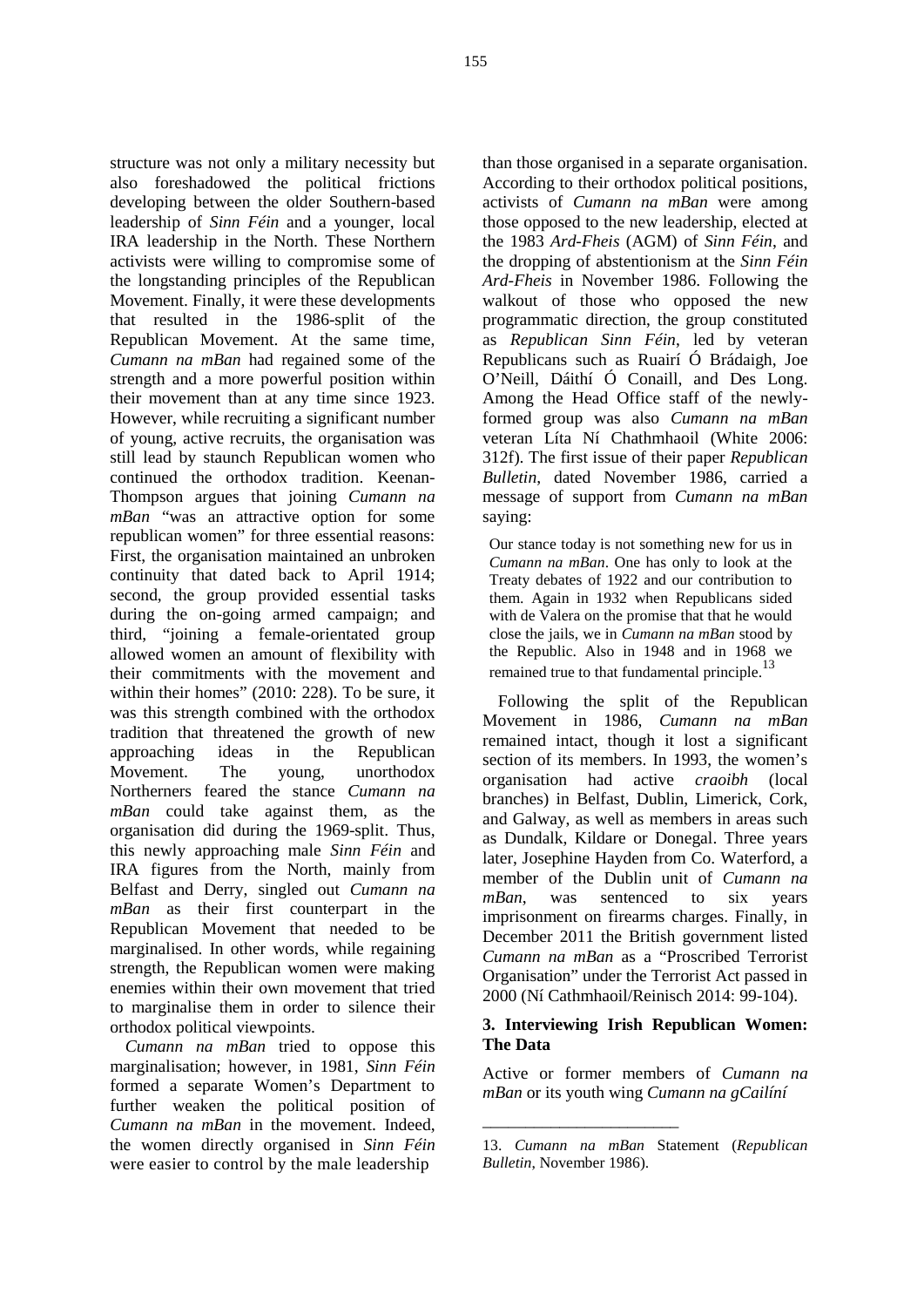were interviewed for this research.<sup>14</sup> The motivations of the interviewed women who joined *Cumann na mBan* before 1969 are different from those of women who joined after 1969. All interviewees who joined the Republican women's organisations before 1969 had a Republican family background. This is contrary to the situation among the recruits after 1969. Among these women, less than half of them had a Republican background. Indeed, all interviewed Republican activists from the southern Republic who joined not only before 1969 but also after 1969 had a Republican family background. Contrary to the pre-1969 period, girls and women joined *Cumann na mBan* as a reaction to the conflict in the North in the 1970s. In other words, there were fewer ideological reasons for joining *Cumann na mBan* after 1969. Instead, they joined because of the outbreak of the armed conflict and the British military presence on the streets. Some of the women explained their radicalisation through specific events during the first years of the conflict. Andrea, for example, said the first event of the Troubles she remembers was Bloody Sunday in Derry. She subsequently joined the *Cumann na gCailíní* branch in the city due to her opposition to the British army and the shooting of protestors on that day. Women from the Republic of Ireland similarly quote the events on Bloody Sunday as the reason for their radicalisation, such as Brigid:

I was working in Jersey at that time. I came home to Ireland and saw all these things from the 6 Counties on the news. Then came Bloody Sunday and I joined the Republican Movement. I joined *Cumann na mBan* because I thought it is my duty to defend the people up there.

Similar experiences are recorded by O'Keefe. She quotes one *Cumann na mBan* member saying:

I was watching the injustice (…) on TV. I was away working in [a place outside Ireland] at that time and I was watching it happen on TV. My conscience was at me that I wasn't doing something. I eventually came home and got involved (O'Keefe 2013: 58).

\_\_\_\_\_\_\_\_\_\_\_\_\_\_\_\_\_\_\_\_\_\_

Another *Cumann na mBan* member says:

I was always aware, all of my life, of politics. However, in 1969, when the Brits moved in to murder the nationalist community I thought it was time to be involved. Only for the Brits here I wouldn't be involved at all (O'Keefe 2013: 58).

Another key event mentioned in the interviews is the introduction of internment. Similar to Bloody Sunday in Derry, the introduction of internment in summer 1971 was a cause for recruitment. Indeed, the majority of the young recruits from the early 1970s had either their father or their brothers interned. Saoirse was among the thirty-three women interned, whereas about one thousand two hundred men were interned. Altogether, the first few years of the conflict saw an enormous increase of the membership numbers of all Republican organisations, in particular the women's organisations *Cumann na mBan* and *Cumann na gCailíní*. Yet women also became active in other branches of the Republican Movement, such as prisoners' support groups or commemoration committees. Eimear, for example, went to the office of *Sinn Féin* in Dublin and applied for membership of the Republican party. However, it was *Sinn Féin* who passed on her contact details to *Cumann na mBan* who then approached her and she became a leading member of *Cumann na mBan* in the Republic of Ireland.

#### **3.1. Membership Numbers in Belfast in Early 1970s**

While the membership numbers of *Cumann na mBan* grew rapidly in the early 1970s, an exact estimation has yet to be made. As mentioned, *Cumann na mBan* activists were called "the 12 Apostles" referring to their membership strength in the 1950s. This situation changed after 1969. Still, due to the lack of sufficient data available, predication on the overall strength of *Cumann na mBan* and its local branches is not possible at present. Memoirs of Irish Republicans give only isolated insight in the membership strength of various Republican organisations. Belfast IRA member Gerry Bradley, for example, said that in 1971 there were "at least fifty members of the Fianna and Cumann na gCailíní, in Unity Flats alone, half of the boys and girls my age

<sup>14.</sup> For a detailed description of the interviews, data, and the biographies of the interviewees, see: Reinisch 2013; and Reinisch 2017.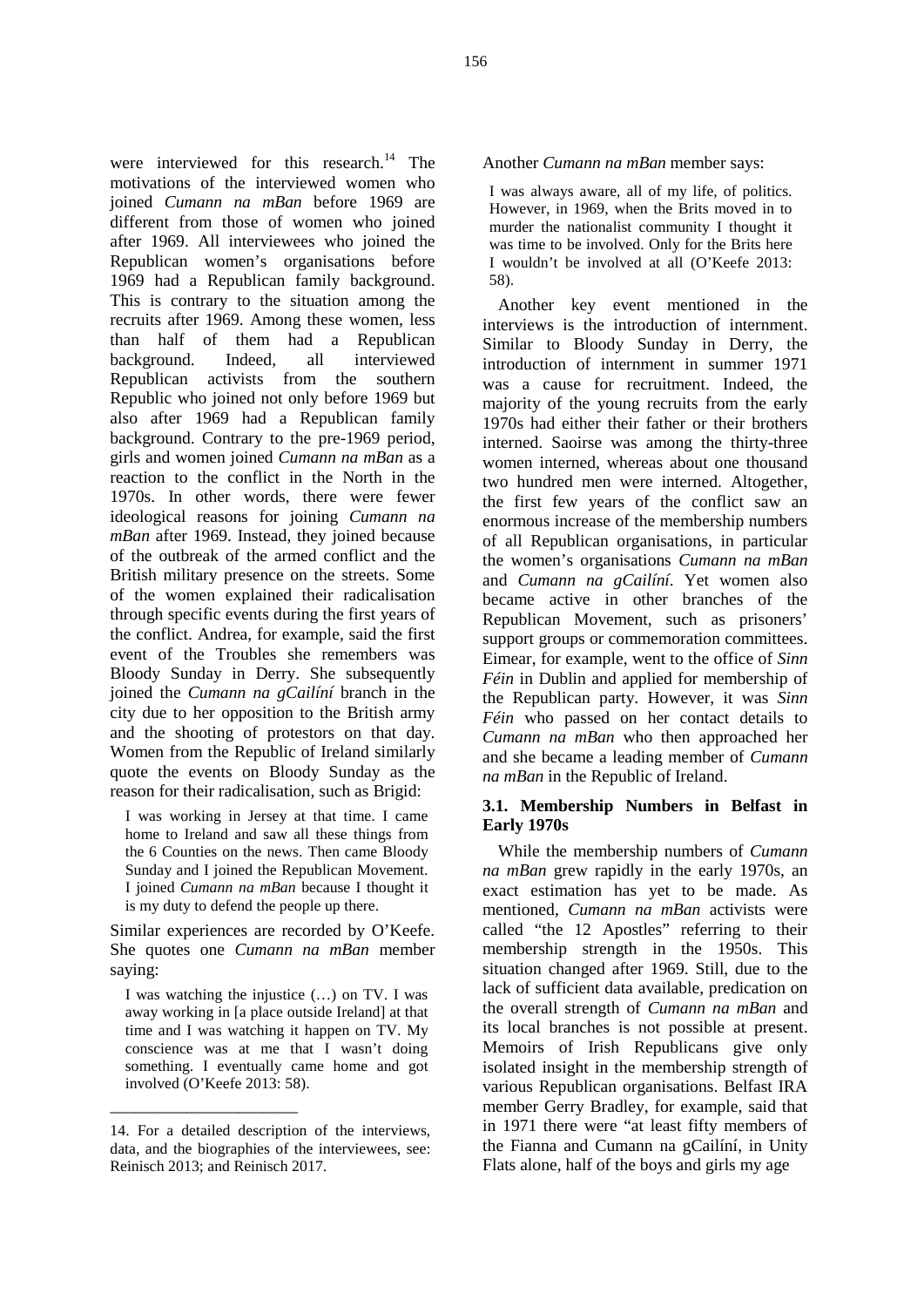Flats alone, half of the boys and girls my age in the district" (Bradley/Feeney 2011: 42). For 1972, Bradley estimated that there were "about thirty trained IRA members, men and women, in G company, supported by about fifty auxiliaries and forty to fifty Fianna and Cailíní, aged fourteen to sixteen" (Bradley/Feeney 2011: 49). Moreover, he remembered the numbers in 1973 were "about twenty IRA volunteers in the company, mainly from Unity, but a couple from the New Lodge. Altogether, with auxiliaries and Fianna and *Cumann na gCailíní* (…) a hundred plus individuals" (Bradley/Feeney 2011: 106).Angela, who was active in Ardoyne, said that there were "20 members of *Cumann na mBan* in Belfast" in 1969. Saoirse also says the number of female activists in Belfast was "very low" in 1969 "but there were also very few in the [Irish Republican] Army". Similarly, Megan, who was also active in Ardoyne, said that, in 1970, there were "20, 25 [in *Cumann na mBan*] and a further fourteen in *Cailíní*". If these numbers given for Belfast in 1969 and 1970 by women themselves are compared with the numbers for the small area in North Belfast, Unity Flats and New Lodge, in 1971, 1972 and 1973 as given by Bradley, we clearly see the increase in activists during these early years of the conflict. Eimear from Dublin also remembers the influx of recruits:

When the women had to take over everything during internment, I mean, not just the ordinary women who banged the bins, they also did other things, and there was a heavy increase in membership. Well, you could see it in all areas of the Republican Movement. I remember there were more than 40 people who joined the [Provisional] *Sinn Féin Cumann* I was a member of. That was after internment. And I suppose even more people joined after Bloody Sunday. But look, these recruits – the people don't stay for long with the movement. But when you have these waves of applications, there is always a nucleus that stays, and the rest keeps being a supporter.

This account from Eimear shows that the membership of the various branches of the Republican Movement dramatically grew following particular events that were interpreted by a section of the Irish people as an attack on the whole Nationalist community

in the North (internment) or were widely broadcast and discussed (Bloody Sunday, hunger strikes). However, only a small number of these new recruits actually became longterm, active Republican. Indeed, they majority drifted away from politics soon. Nonetheless a small number of these recruits stayed with their new organisations and thus the membership of *Cumann na mBan* and other Republican organisations steadily increased through-out the 1970s and 1980s.

### **3.2. Fields of Activities**

Republican women were involved in various fields of activities, both politically and militarily. Before 1969, and in particular in the Republic of Ireland, the activities of *Cumann nBan* activists included recruiting, training, raising funds and organising safe-houses for Republican on the run, so-called *billets*. Yet, when *Cumann na mBan* introduced a military structure and military titles in 1971/72 due to the intensifying conflict in the North, women also joined IRA Units, acting as *Cumann na mBan* members under the guidance of the IRA *Army Council* (Reinisch 2013). O'Keefe explains these emerging circumstances:

Women who joined *Cumann na mBan* in the early 1970s were not involved in the same work as men in the movement and were excluded from combat. Their role in *Cumann na mBan* appeared to be primarily a supportive one. With no representation on the IRA Army Council women were not playing a role in determining the nature and extent of their participation. The women of *Cumann na mBan* often acted on the direction of the Army Council, thus placing them in a relatively powerless position, as 'ladies in waiting' (2013: 91).

Indeed, *Cumann na mBan* has always been subordinated to the seven-volunteers strong, only-male *Army Council* of the PIRA, a claim that has previously been stressed by Ed Moloney and Bell (Bell 2000: 129f; 2002: 55). While the majority of the interviewed women argued similarly to O'Keefe's findings, a section of the activists paint a different picture. Liz, active in the Lower Falls area of West Belfast, remembers that the IRA unit in Lower Falls consisted during internment of three women and two men. She tells about her own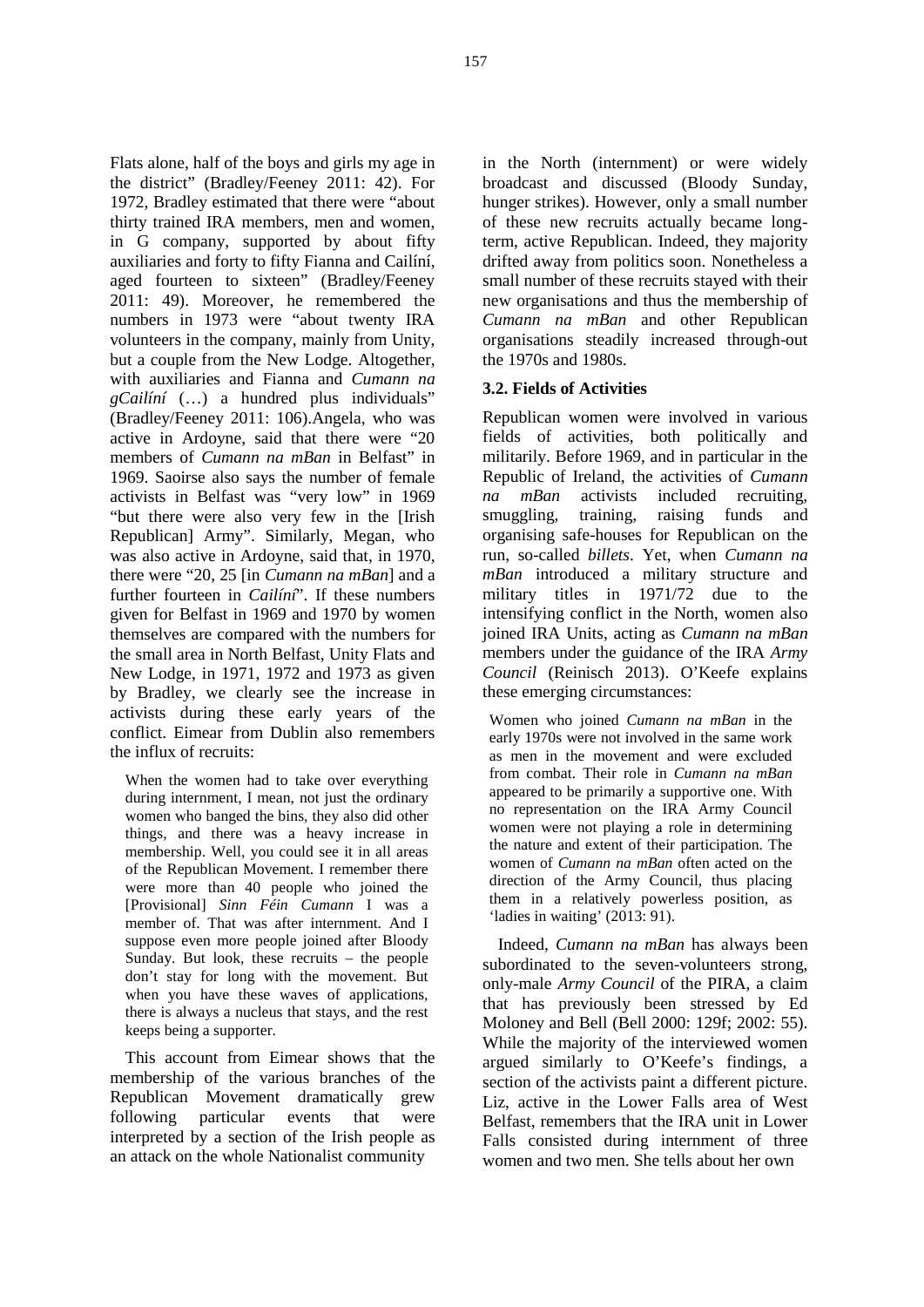role between IRA and *Cumann na mBan*:

I was in both organisations. I was quartermaster in the Army and still in Cumann na mBan. This led to tensions within *Cumann na mBan.* I was sent to Dublin and they accused me of acting unauthorised. I didn't know that I had to ask for permission. I didn't know that I had to do it. I only did my job. (…) We all fought for the same thing.

It is unknown if she was disciplined or not by *Cumann na mBan* for her behaviour. Nonetheless, it is noteworthy that she had to Dublin report to Dublin while the leadership of *Cumann na mBan* was based in Belfast. However, this account furthermore shows that it was indeed possible for women to gain leadership positions within the IRA. Not to mention that Lower Falls was also the area where on October 23, 1971 the first two *Cumann na mBan* members were shot during the conflict (Ní Cathmhaoil/Reinisch 2014: 86). Meanwhile, the local IRA in Ardoyne was reorganised by the first Commanding Officer of the IRA in Ardoyne, Martin Meehan, and the then chairperson of the local *Sinn Féin Cumann*, Mary McGuigan, also a member of the Belfast *craobh* of *Cumann na mBan* (Graham 2008: 45).Throughout the 1970s, the local *Cumann na mBan* organisation had a significant representation in IRA operations in Ardoyne. Dolours,who was active in West Belfast, explains the relationship of *Cumann na mBan* and the IRA on active service:

If ASU [Active Service Units] were erected and the army needed volunteers they asked women in *Cumann na mBan* to support them. If a woman was in an ASU she was not allowed to same activities and street and we was not allowed to which and the same activities of the street of an additional speak to anyone about their activities. Only if there were problems, for example in operations if there is only one way in but none out and the member was afraid of being shot dead, then they could report to *Cumann na mBan* and we then discussed it with the army.

According to the information obtained by the interviews, the fields of activities of the *Cumann na mBan* members can be classified in three categories. Category A includes women who focused on political and legal work such as selling papers, collecting money for prisoners' dependents funds, liaison between the movement and the imprisoned Republicans, carrying messages, recruitment

for *Cumann na mBan* in the Republic of Ireland and for *Sinn Féin* in the North, or training and drilling *Cumann na gCailíní* in the Republic. Additionally, some of them were responsible for organising safe houses in the Republic for IRA members on the run. The women organised these safe houses, brought clothes, food, literature, and cigarettes to the Republicans staying in these houses. Furthermore, intelligence work was wide spread among these women. Ashley from remembers how she collected information on *An Garda Síochána*, the police force of the Republic of Ireland, Special Branch officers in the 1960s. She describes this procedure in the following words:

One thing we were always taught to do: To keep our eyes and ears open. And, I don't suppose anybody hears me, but –  $ehm - we$ , well, everyone did this, and that would be part of my details as well, note down Special Branch car numbers, descriptions of the men who would stop you and talk to you. If you could see the [Police ID] card when they flash it on you, you put the name down, you know. Sometimes they just flash it. Even today they just flash it and you nearly had to hold the hand on it to see it. They are just flashing it in front of you. But that was part of it. And then during the mid- 60s, that was more or less what it was there. Others that were older than me were doing more important things like me. [They were] preparing for the future.

Category B is formed by women who did the same activities outlined in Category A plus clandestine work such transportation of arms, ammunition, explo sives, and bombs hidden or produced in the Republic, and later couriered to the North. The Northern areas where *Cumann na mBan* members from the Republic were most active were North Louth, South Armagh, Fermanagh and South Derry. Republican women brought the material from places in the Republic into these areas where they were collected for attacks by IRA members from the North. A few of these *Cumann na mBan* members were furthermore active as recruits and organisers for new *Cumann na mBan* branches in the North. Other women included in this category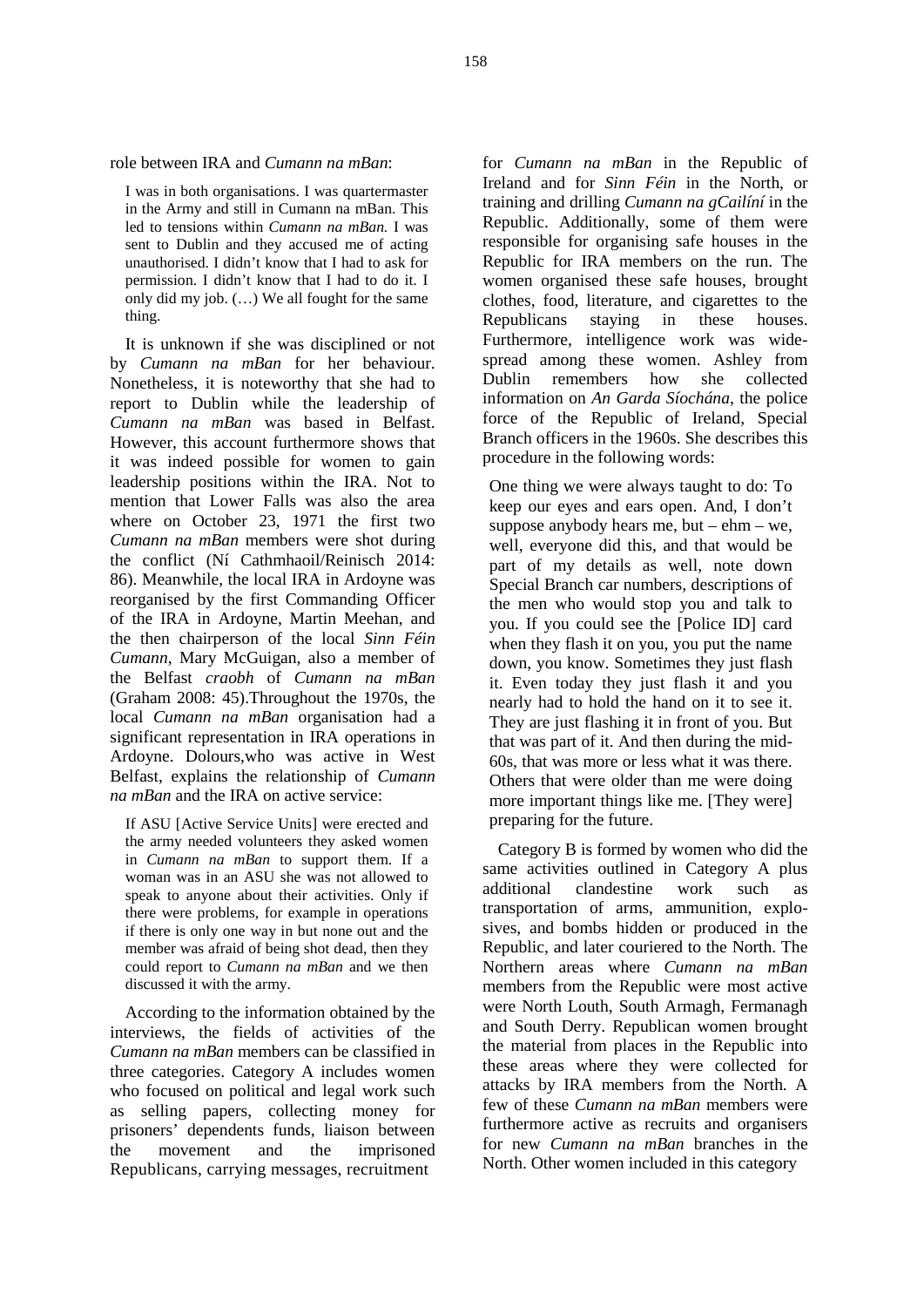organised training camps in the Republic for IRA members. Most of the training camps organised by *Cumann na mBan* took place in the southern counties of Kerry and Cork. This was also the area were *Cumann na mBan* was best organised before 1969.

Finally, Category C includes women who were actively involved in open warfare in the North. Una who was active in Belfast and Dundalk remembers transporting arms and bombs to Belfast in the early 1970s:

I was coming by bus from Dublin. It was raining in Belfast and I had a big bag with me I could hardly carry, it was too heavy for me. When I walked up Grosvenor Road, coming from City Centre I was stopped by a young British soldier. I thought: 'Oh my God, that's it.' I told him I had my laundry with me and that I was on my way home. He took the bag off me and said he would help me to carry it home. We walked there, talking about the weather and stopped at Springfield Road and I took a taxi.

The soldier waved her good-bye and was left standing on the pathway until the black taxi arrived. What he did not know was that the woman was a member of *Cumann na mBan* not carrying laundry with her. In the bag there was a bomb: "He didn't know what he was doing. This British soldier carried the bomb the whole way from City Centre up to Springfield Road." This situation illustrates that women could use their role given by society as weak and helpless in order to support the war-efforts of the male IRA.

#### **4. Conclusions**

To conclude, I will summarize the three main reasons for the changing role of *Cumann na mBan* both within the Republican movement as well as in Irish society in the 1970s.First, the appearance of new recruits. Before 1969, *Cumann na mBan* was an organisation uninvolved in any armed struggle. These Republican women were known to *An Garda Síochána* Special Branch in the Republic of Ireland and the *Royal Ulster Constabulary* in the North. Consequently, when the conflict started, these women could not join a clandestine army. Instead, these women continued with their open work. At the same time *Cumann na mBan* experienced an increase in membership. When *Cumann na mBan*

elected a new leadership in 1970/71 and a military structure for its organisation, it was these new, younger and previously unknown recruits who moved into military roles, either taking charge of arsenals in the Republic, couriering arms and bombs, or participating in open warfare. These new roles performed by Republican women did not go unnoticed by Republican men. In his memoirs, IRA founder Seán MacStiofáin writes:

However, in the early 'seventies, a selected number of suitable women were taken into the IRA and trained. Some of the best shots I ever knew were women. So were the smartest intelligence officers in Belfast (MacStiofáin 1975: 218).

Second, the motivations for joining the organisation changed. The women who joined the Republican Movement in the 1960s or earlier were attracted to Republicanism by political ideology and biographical continuity while the majority of the activists recruited after 1969joined to fight British soldiers. However, the ideological aspect of the pre- 1969 recruits becomes evident in later years, while the younger activists focused on military involvement instead of ideological purity and Republican principles. Their main objective was to be part of a broad, active and well equipped organisation. Accordingly, some of them developed progressive, even feminist political views. One of these younger recruits was Andrea who explains the situation in Derry during the 1970s in following way:

I wanted to fight a war. I wanted to take an active part in it, do the same thing the men did. (…) My own experiences led me to the decision that the structure of *Cumann na mBan*, as important as it was, you know, also *Cumann na mBan* and the [Irish Republican] Army didn't play an equal role. Well, that cannot be said about all their members, I mean, they had a supportive role. And this role should have been dropped, but instead they were just there to strengthen the army structure, you know.

On the other hand, there are the Republican women who joined *Cumann na mBan* in the 1960s or earlier. These women had ideological and biographical reasons to become active Republicans. This became evident during the Republican split in 1986 when a vast majority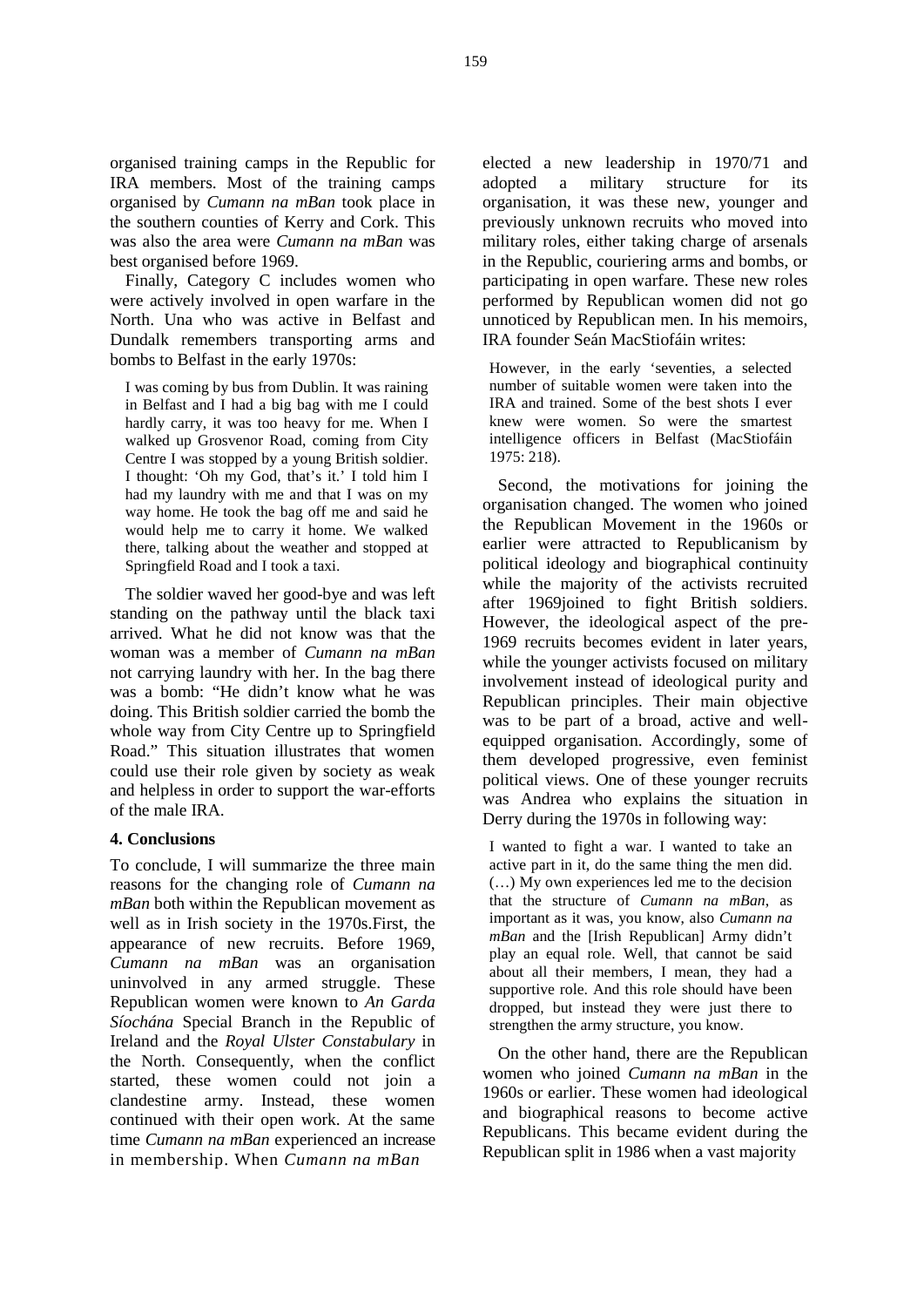of these pre-1969 recruits supported the walk out of veteran Republicans from the *Sinn Féin Ard-Fheis*. Ashley is a *Cumann na mBan* veteran who joined *Cumann na gCailíní* as a young girl in the mid-1940s. In her interview she explained the political motivation of the Republican women of her generation. When giving her answer, by the same token she gives her interpretation of Republican history:

Now, *Cumann na mBan* never deviated the slightest, they were on the same road up until now. No matter where the Army went or where *Sinn Féin* went, they were always there. And when they read the situation, they aligned themselves with those who were going the right way. And that's where they are still. (…) Because they were going on that road since 1916.

In particular, the aspects of "biographical<br>pointinuity", "family background on continuity", "family background on recruitment to high-risk activism", and the recruitment period influencing activism are well-documented (Della Porta 1988, 1992). In regard to North of Ireland, these phenomena demonstrated above correspond with Robert White's findings about post-recruitment activism of Irish Republicans (White 2007).

Third, the change towards more military involvement was encouraged by internment in August 1971 because men were interned and women had to take their roles in household, workplace and politics. Furthermore, due to events such as internment and Bloody Sunday more women aimed to become directly involved in the armed struggle. *Cumann na mBan* reacted to this situation by adopting a more military outlook and a new structure. Furthermore, the Northern women took over the leadership of the organisation and the position of President was renamed to Officerin-Command.

To sum it up, the role of *Cumann na mBan* changed in the course of the conflict in the North of Ireland. To be sure, *Cumann na mBan* was an auxiliary force pre-1969, collecting money, supporting the prisoners and organising safe houses and its role hardly changed in the southern Republic, hence, all the long-term activists in that region continued with this work. Conversely, in the North, *Cumann na mBan* developed into a women's army, supported by younger recruits from the

south, especially the Dublin area, who were sent "on active service" to the Border Counties, South Armagh and Derry. As seen in the paper, post-1986 *Cumann na mBan* survived due to activists from the Republic who had joined the Republican Movement before the split in 1969/70. Moreover, the role of *Cumann na mBan* during the split in 1986 made it possible for some women to gain leading positions in the political and military wing<sup>15</sup> of this new "Dissident" Republican movement.

This article on *Cumann na mBan* provides a case study of similar developments in other national liberation movements. The sexual revolution, Marxist influence in post-colonial movements and feminism in the post-1968 era, empowered women in political organisations. However, while considering themselves as progressive liberation fighters, members of national, anti-colonial organisations were often raised in a conservative social environment, thus representing these conservative values within their organisations. Under those circumstances, women had to fight for equal status in these organisations. It was not until the 1970s and 1980s that women were accepted as fighters in the main anti-colonial movements in countries like Kurdistan, Palestine, the Basque Country, or Sri Lanka. This case study on the Irish Republican women's organisation *Cumann na mBan* outlines the fight for women's equality in the Irish Republican movement during this period. This was a struggle that was fought by other women in similar organisations worldwide. While women are recently used as the images of the militant struggles by progressive Palestinian forces such as the PFLP or the Kurdish guerrillas fighting Daesh in Syria, this article outlines that the struggle for equal roles of women's in these paramilitary organisations lasted in certain cases a few decades; in some cases it still did not succeed.

Acknowledgments. I thank Laura Lee Downs (EUI), Patrick McDonagh (EUI), Nicole

\_\_\_\_\_\_\_\_\_\_\_\_\_\_\_\_\_\_\_\_\_\_\_\_\_

<sup>15.</sup> Alison 2009: 187; She notes that "it is notable, however, that on the occasions when CIRA [Continuity IRA] has held press conferences or photo opportunities for local press there have frequently been female figures visibly present".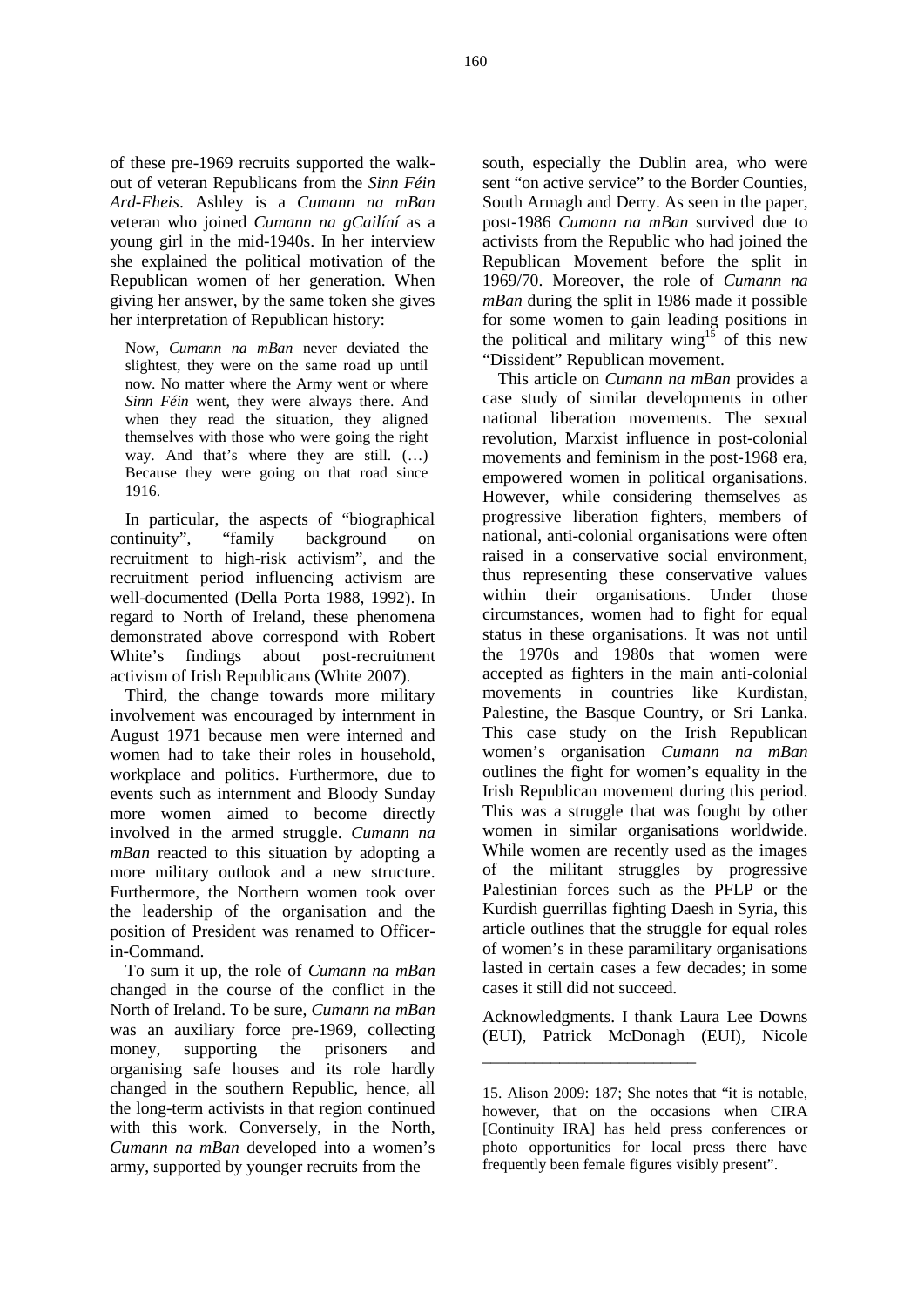Owtram (EUI), Javier Ruiz Soler (EUI), Robert W. White (IUPUI), Victoria Witkowski (EUI) and the anonymous reviewers of *Estudios Irlandeses* for their very useful comments; as well as Líta Ní Chathmhaoil (Dublin), Josephine Hayden (Dublin/Waterford), and Geraldine Taylor (Belfast) for assisting this research. They are not responsible for any errors or the opinions expressed.

Funding. This work was supported by the *Austrian Agency for International Cooperation in Education and Research* under the *Erasmus-Exchange Programme*; and the *Celtic Research Trust* (*Isle of Man*).

#### **Works Cited**

- Alison, Miranda H. 2009. *Women and Political Violence: Female Combatants in Ethno-National Conflict*. London: Routledge.
- Aretxaga, Begoña. 1997. *Shattering Silence: Women, Nationalism and Political Subjectivity in Northern Ireland*. Princeton: Princeton University Press.
- Banerjee, Sikata. 2012. *Muscular Nationalism: Gender, Violence, and Empire in India and Ireland, 1914-2004*. New York: NYU Press.
- Bell, John Bowyer. 1993. The Irish Troubles: A Generation of Violence, 1967-1992. New York: St. Martin's Press.

\_\_\_\_\_\_\_. 2000. The IRA, 1968-2000, Analysis of a Secret Army. London/New York: Taylor Francis.

- Bloom, Mia, Paul Gill, and John Horgan. 2012. "Tiocfaidh ar Mná: Women in the Provisional Irish Republican Army." *Behavioral Sciences of Terrorism and Political Aggression* 4, no. 1. 60-76.
- Bradley, Gerry, and Brian Feeney. 2011. *Insider: Gerry Bradley's Life in the IRA*: Dublin: O'Brien Press.

Conlon, Lil. 1969. *Cumann na mBan and the women of Ireland, 1913-25*. Kilkenny: Kilkenny People.

- Corcoran, Mary S. 2006. *Out of Order: The Political Imprisonment of Women in Northern Ireland, 1972-98*. Devon: Willan.
- Della Porta, Donatella. 1988 "Recruitment Processes in Clandestine Political Organizations: Italian Left-Wing Terrorism." *International Social Movement Research* 1. 155-69.
- \_\_\_\_\_\_\_, Donatella. 1992. "Biographies of Social Movement Activists: State of the Art and Methodological Problems." *Studying Social Movements.* 168-93.
- Fairweather, Eileen, Roisin McDonough, and Melanie McFadyean. 1984. *Only the Rivers Run Free. Northern Ireland-the Women's War*. London: Pluto Press.
- Fitzsimons, Lily. 1999. *Liberty Is Strength: Thirty Years of Struggle*. Belfast: np.
- Graham, Joe. 2008. *Show Me the Man: The Official Biography of Martin Meehan*. Belfast: Rushlight.
- Hamilton, Carrie. 2007. *Women and ETA: The Gender Politics of Radical Basque Nationalism*. Manchester: Manchester University Press.
- Keenan-Thomson, Tara. 2010. *Irish Women and Street Politics 1956 - 1973*. Dublin: Irish Academic Press.
- MacStíofáin, Seán. 1975. *Revolutionary in Ireland.* London: Cremonesi.
- Maillot, Agnès. 2005. *New Sinn Féin: Irish Republicanism in the Twenty-First Century*. London: Routledge.
- Matthews, Ann. 2010. *Renegades: Irish Republican Women, 1900 - 1922*. Cork: Mercier.
- \_\_\_\_\_\_\_. 2012. *Dissidents: Irish Republican Women, 1923 - 1941*. Cork: Mercier.
- McCarthy, Cal. 2007. *Cumann Na mBan and the Irish Revolution*. Cork: Collins.
- Moloney, Ed. 2002. *A Secret History of the IRA*. New York: W.W. Norton.
- Ní Chathmhaoil, Líta, and Dieter Reinisch. 2014. *Cumann Na mBan. 100 Years Defending the Republic*. Dublin: Cló Saoirse.
- O'Keefe, Theresa. 2013. *Feminist Identity Development and Activism in Revolutionary Movements.* New York: Palgrave Macmillan.
- Paseta, Senia. 2014. *Irish Nationalist Women, 1900-1918*. Cambridge: Cambridge University Press.
- Pickering, Sharon. 2002. *Women, Policing, and Resistance in Northern Ireland*. Belfast: Beyond the Pale Publications.
- Reif, Linda L. 1986. "Women in Latin American Guerrilla Movements: A Comparative Perspective." *Comparative Politics* 18, no. 2. 147-69.
- Reinisch, Dieter. 2013. "Cumann Na mBan and the Acceptance of Women in the Provisional IRA: An Oral History Study of Irish Republican Women in the Early 1970s." *Socheolas* 5.1, 115-34.
- \_\_\_\_\_\_\_. 2017. "Frauen in der Irisch-Republikanischen Bewegung nach 1969. Ein Beitrag zu Gender Studies und Oral History in der Keltologie". *Keltische Forschungen* 8, accepted.
- Ward, Margaret. 1983. *Unmanageable Revolutionaries: Women and Irish Nationalism*. London: Pluto.